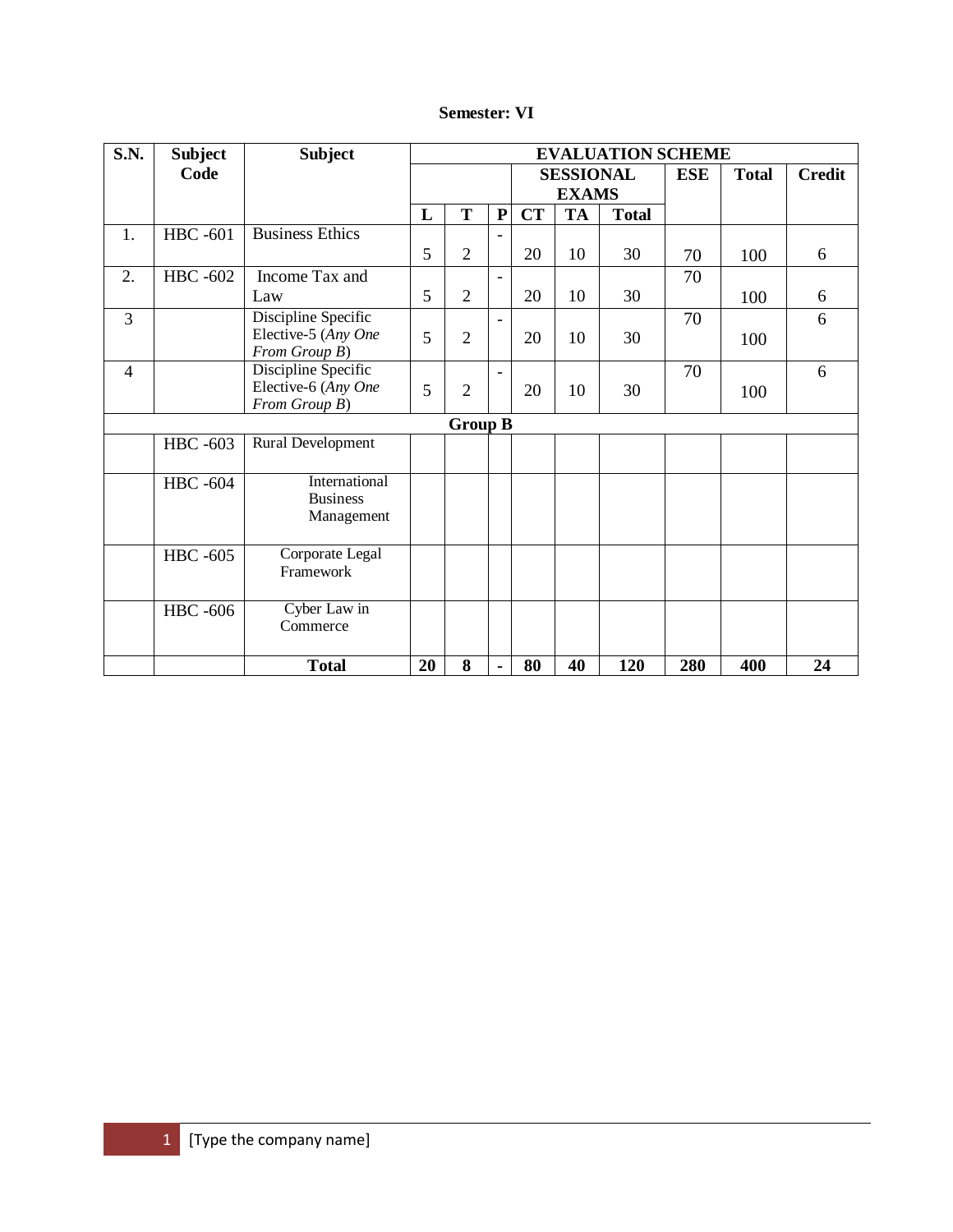# **Semester VI**

# Code-HBC-601 Business Ethics

# *Learning Objective*

*The basic objective is The job security, better working condition, and proper salary can be achieved by the good business ethics. Good relationship and business in the society can also be developed with the business ethics. It helps us to increase the profit and economic growth of the business with ethics*.

**Unit I**- Business Ethics- An overview-Concept, nature, evolving ethical values, Arguments against business Ethics.

**Unit II-** Work life in Indian Philosophy: Indian ethos for work life, Indian values for the work place, Work-life balance.

**Unit III-** Relationship between Ethics & Corporate Excellence-Corporate Mission Statement, Code of Ethics, Organizational Culture, TQM.

**Unit IV-** Gandhian Philosophy of Wealth Management-Philosophy of Trusteeship, Gandhiji's Seven Greatest

Social Sins.

**Unit V-** Corporate Social Responsibility-Social Responsibility of business with respect to different stakeholders, Arguments for and against Social responsibility of business, Social Audit

# *Learning Outcome*

*1. Use* Explore the relationship between ethics and business and the subsequent theories of justice and economics across different cultural traditions.

- *2.* Explain the relationship between ethics, morals and values in the workplace.
- *3.* Formulate ethical philosophy to explain how it contributes to current practice.*.*

### **Suggested Reading:**

- 1. Koltar, Philip Marketing Management
- 2. Stanton, Etzel Walker, Fundamentals of Marketing
- 3. Saxena Rajan Marketing Management
- 4. McCarthy, FJ Basic Marketing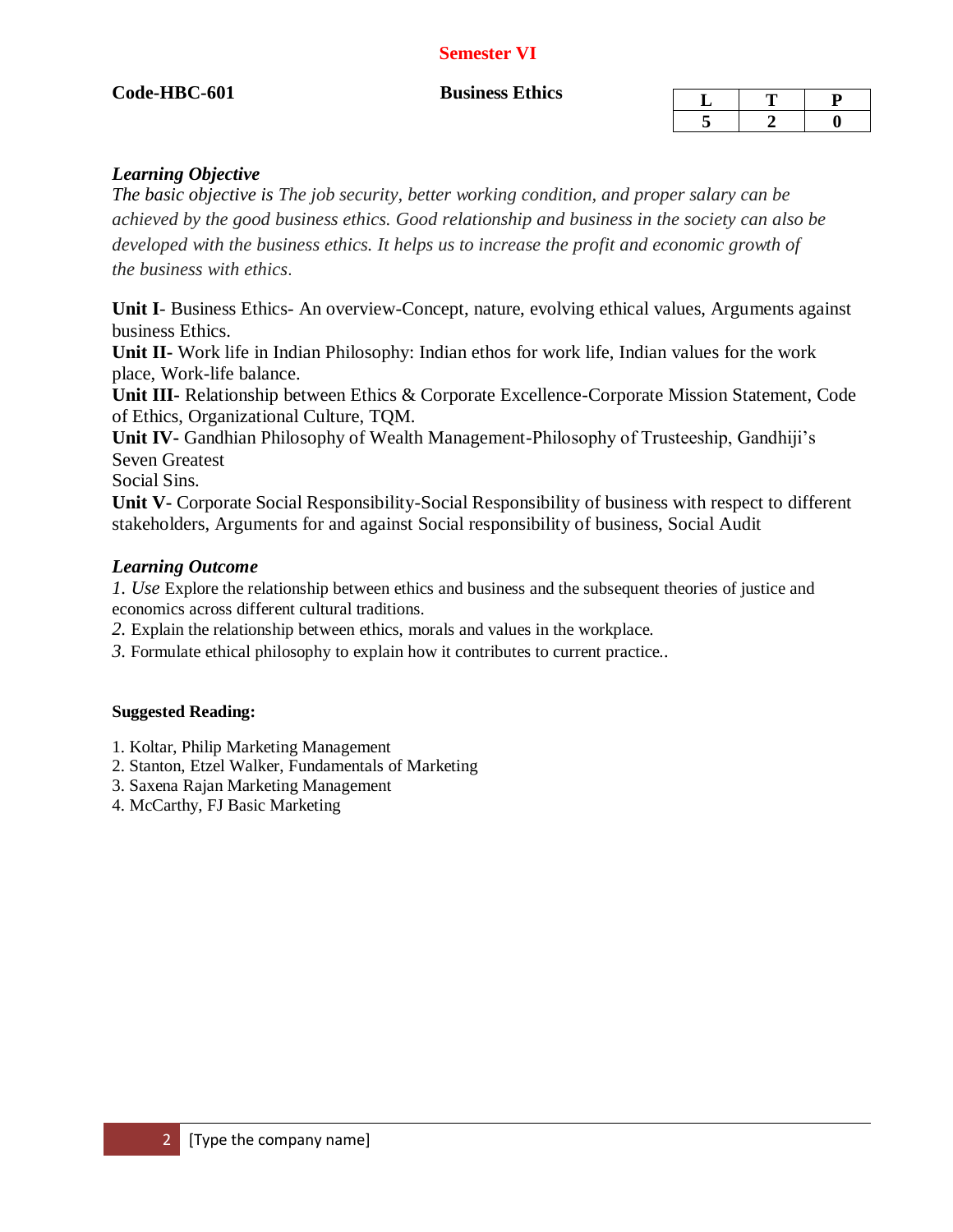## *Learning Objective*

*1. To make aware about provisions of direct tax with regard to IT Act, IT Rules.* 

*2. To make aware about Assesment income from salaries and charge of tax.* 

*3. To understand the various deductions to be made from gross total income U/s 80-C to 80-U in computing total income.*

**Unit – I** Introduction and Important Definitions, Income, Previous Year and Casual Income, Residential Status and Tax Liabilities.

- **Unit – II** Exemptions from Tax.
- **Unit – III** Assessment of Income from Salaries.
- **Unit – IV** Assessment of Income from House Properties.

**Unit – V** Assessment of Profit from Business, Capital Gains and Other Sources.

#### *Learning Outcomes*

- *1. Define the procedure of direct tax assessment.*
- *2. Able to file IT return on individual basis.*
- *3. Able to compute total income and define tax complicacies and structure.*
- *4. Able to understand amendments made from time to time in Finance Act*.

#### **Suggested Reading:**

- 1. Indian Income Tax Act 1961
- 2. IT Rules and Wealth Tax Rules
- 3. Singhania, V.K. Direct Tax Planning and Management, Taxman New Delhi
- 4. Lakhotia, R.N. Corporate Tax Planning, Vision Publications, New Delhi
- 5. Agarwal, B.K. Direct Tax Law and Accounts ( Hindi and English)
- 6. Mehrotra, H.C. Direct Taxes law and Accounts, Sahitya Bhawan Publication, Agra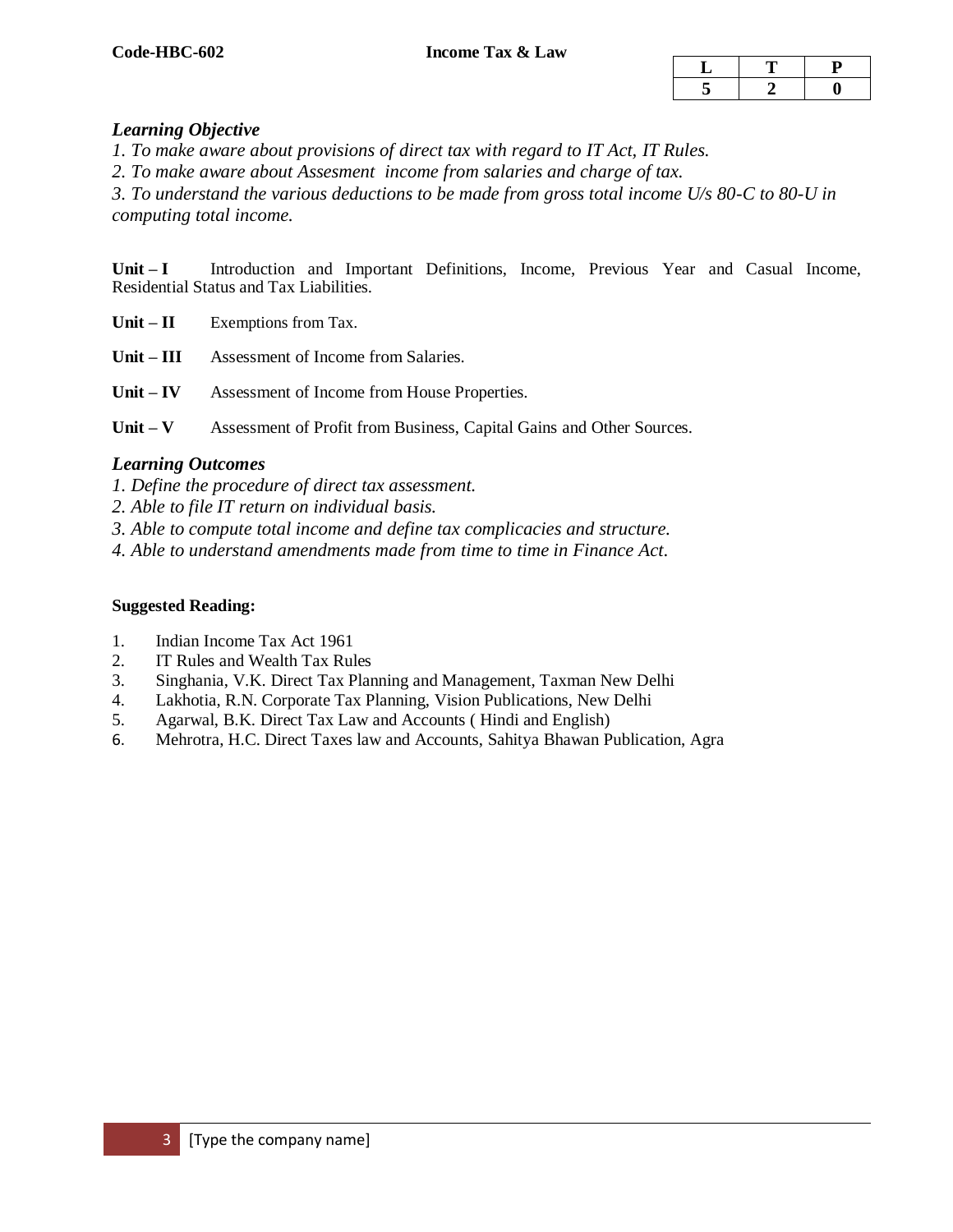# **Discipline Specific Elective (Group-B)**

**Code-HBC-603 Rural Development**

*Learning Objective* The objective of the course is to familiarize the participants with conceptual understanding of Rural Marketing and development practices in Indian context.

# **UNIT I**

Rural Business and its critical features; Identification of needs of rural producer organization, enterprises, projects and its people; the rural social and political scenario. Features of structure dynamics and changes of rural society and polity in India in post-independence perio

#### **UNIT II**

Overview of the rural resources-land, soil, climate, water and forests; Overview of the production system containing agriculture, horticulture, seri-culture, forestry, animal husbandry and dairying, fisheries, non-farm activities.

### **UNIT III**

Managing co-operatives, emergence, endurance and growth of co-operatives; Leadership issues in cooperatives, evolution of co-operative technologies; Co-operative principles; Issues in establishing agricultural co-operatives, democratic governance in co-operatives; co-operative principles and economic rationality; Anand pattern of co-operative-federal structure, causes of sickness.

#### **UNIT IV**

Concept, measures and determinants of rural development; Critique of major rural development approach and strategies, Role of Institutions in rural development-PRIs, NGOs etc; success and sustainability of rural development interventions, MNREGA

*Learning Outcome* On successful completion of the course, the student will be able to

1. Gain insight into the socio-economic structure of rural India

2. Understand the prospects and problems of rural development in India

3. Collaborate as members of teams, effectively working with multiple stakeholders from various backgrounds to address rural developmental issues.

#### **Suggested Readings:**

1. Jonathan Reuvid, Guide to Rural Business (Kogan Page)

2. Chaturvedi S.K.-Rural Development In India(Universities Press)

3. Deu S. Mahendra and Basu K.S. - Economic and Social Development (Academic Foundation)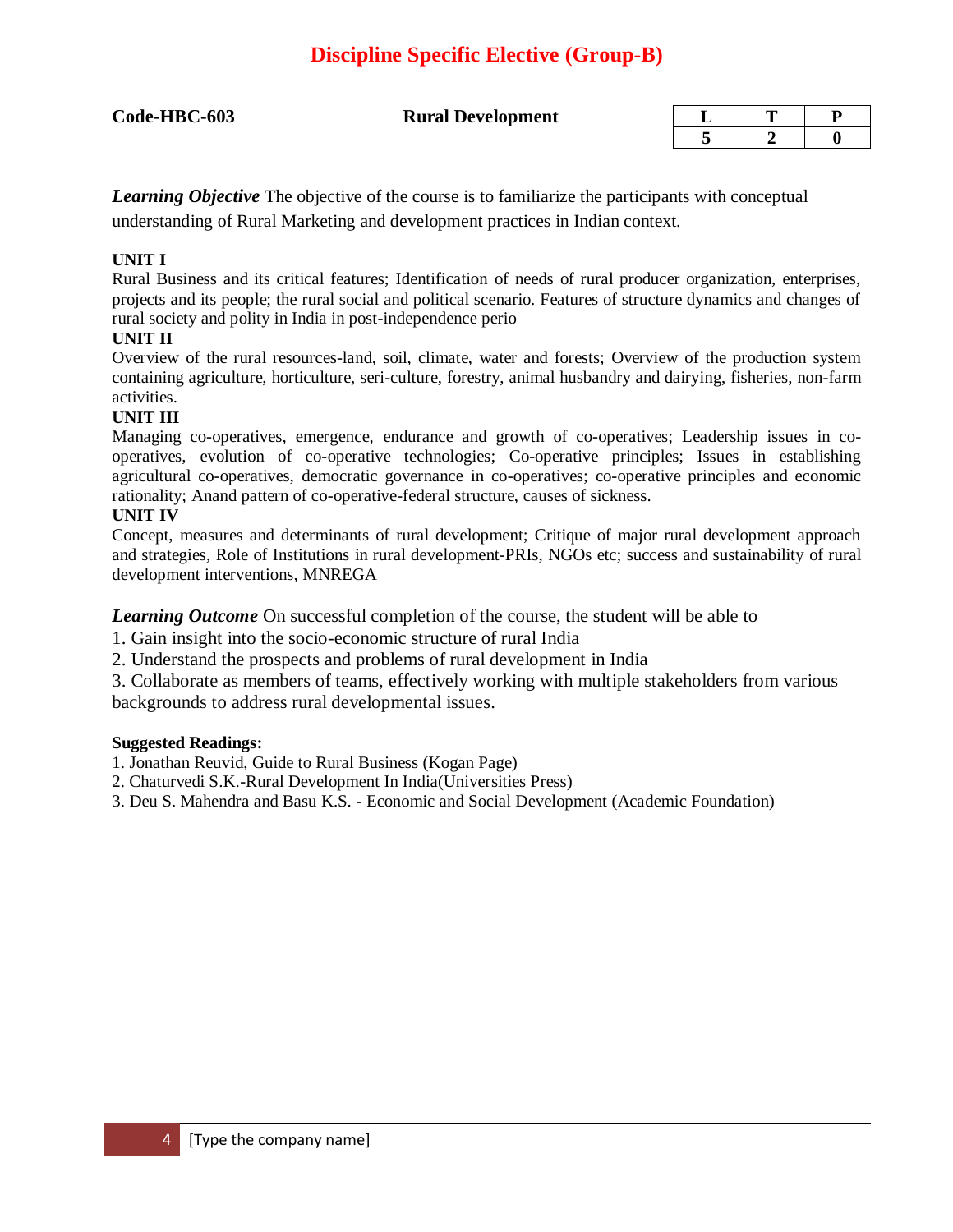# **International Business Management**

# **Code-HBC-604**

*Learning Objective:*-This course will provide the students an opportunity to learn and understand how business is conducted in the international arena. The syllabus is designed to allow students to gain managerial skills to meet the challenges they will face in the global workplace*.*

**Unit I:-** An Overview of International Business: Introduction, Definition of International Business, Changing Environment of International Business, Globalization of Markets, Trends in Globalization, Effects and Benefits of Globalization

**Unit II:-** International Trade and Investment Theories: Mercantilism; Absolute Cost theory, Comparative Cost theory, Opportunity Cost theory, factor endowment theory, Complimentary trade theories – stopler – Samuelson theorem, International Product life Cycles

**Unit III:-** Foreign Exchange Determination Systems: Basic Concepts Relating to Foreign Exchange, Various types of Exchange Rate Regimes – Floating Rate Regimes, Managed Fixed Rate Regime, Brief History of Indian Rupees Exchange Rates.

**UnitIV:-** International Institution: UNCTAD, Its Basic Principles and Major Achievements, IMF, Role of IMF, IBRD, Features of IBRD, WTO, Role and Advantages of WTO.

*Learning Outcome:- 1.*Conduct an environmental scan to evaluate the impact of world issues on an organization's international business opportunities.

2.Conduct, evaluate and present market research to support an organization's international business decisionmaking.

3.Manage the preparation of documents and the application of procedures to support the movement of products and services in the organization's global supply chain.

#### **Suggested Readings:** 1) Agarwal Raj - International Trade (Excel, 7<sup>th</sup> Ed.)

- 2) Albaum Duerr International Marketing and Export management (Pearson, 7th Ed.)
- 3) Cherunilam F International Trade and Export Management (Himalaya, 2019)
- 4) Hill C.W. International Business (TMH, 5th Ed.)
- 5) Daniels International Business (Pearson, 5th Ed.)
- 6) Kumar R and Goel, International Business, (UDH Publications, edition 2019)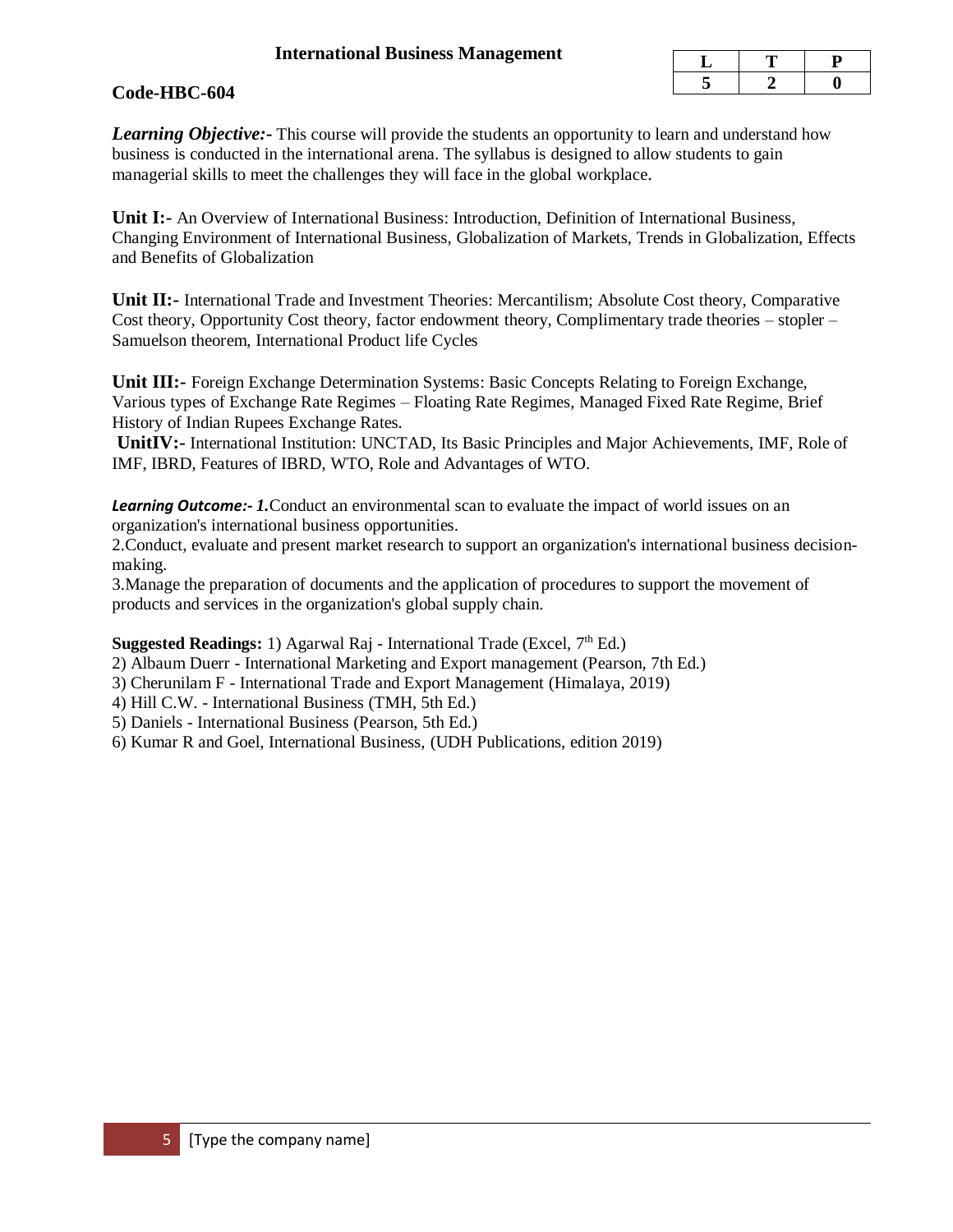### **Corporate Legal Framework**

#### **Code-HBC-605**

*Learning Objective:* The objective of this course is to provide knowledge of relevant provision of various laws influencing business operations

**Unit-1** The companies Act 2013 (Relevant Provisions): Definition, Types of companies, Formation of company; Promotion, Incorporation and commencement of business. (08 hours)

**Unit-2** Memorandum of Association, Articles of Association, Prospectus, Shares, Allotment, Shares certificate, share warrant, calls on shares, Forfeiture of shares, Share capital and types of shares.

**Unit-3** Membership, Transfer and Transmission of shares. Management of company: Directors appointment, powers, duties, company meetings, resolutions.

**Unit-4** Winding up and Dissolutions: meaning, modes of winding up, payment of liabilities.

### *Learning Outcome:*

*1.*Students will be able to appreciate the importance of law and legal institutions in business *2.*Students will be able to have a basic understanding of the laws

### **Suggested reading:**

- 1. G K Kapoor, Company Law, Taxmann
- 2. Taxman'sMaster Guide to Companies Act
- 3.Ashok K Bangrial, Company Law, Vikas Publishing House, Delhi.
- 4. Avtar Singh,Company Law, Eastern Book Company